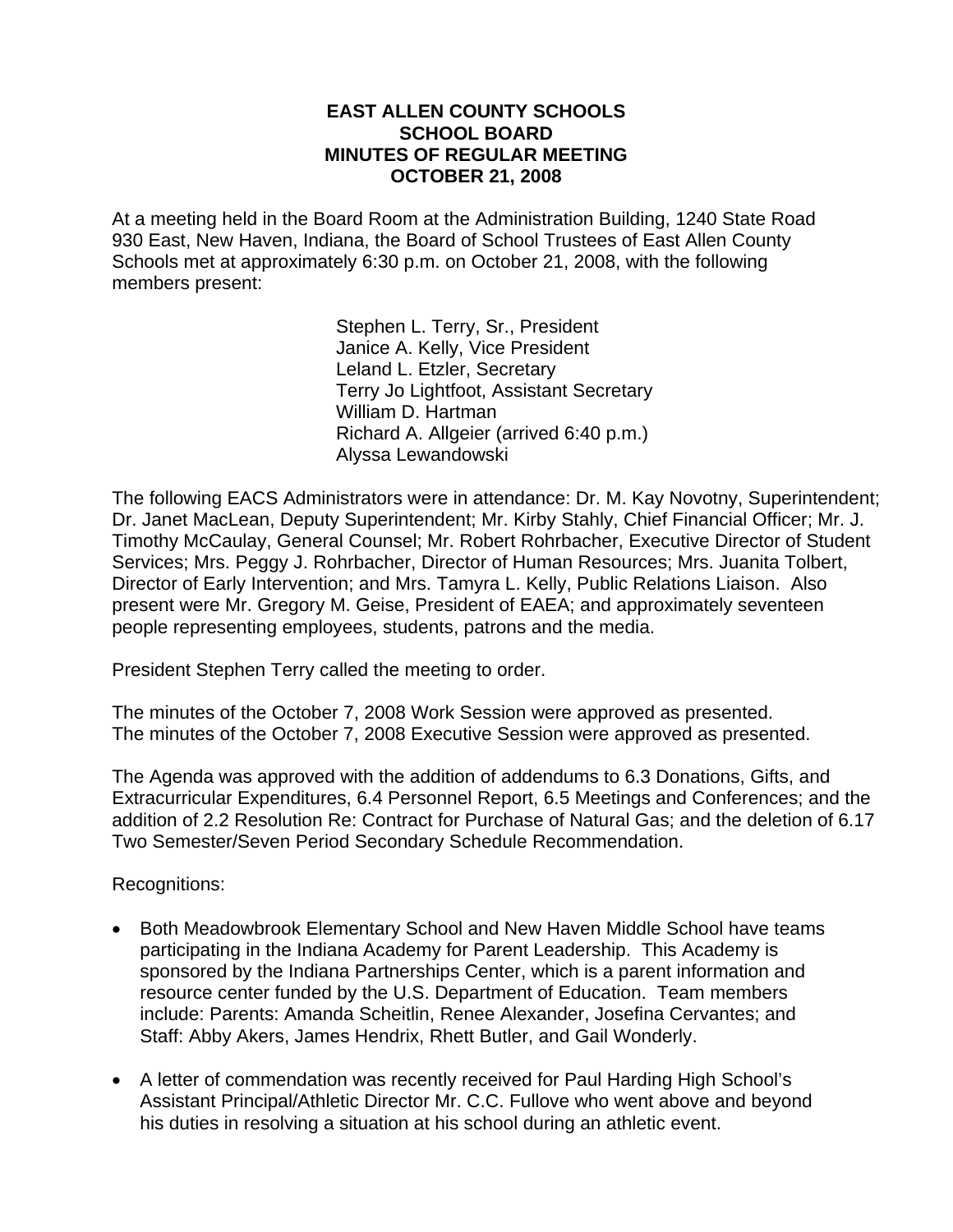- The Heritage High School FFA/4H teams swept the Indiana State Horticulture contest recently with first place winners in the FFA high school division, 4H high school division, and junior division. Team members included Laura Morman - 1<sup>st</sup> place individual winner, Elizabeth Rohlf -  $2<sup>nd</sup>$  place individual winner, and Kari Hammond - 3<sup>rd</sup> place individual winner. In the senior high 4H division Audra Franz placed 1<sup>st</sup> individually, Laurynn Thieme placed 2<sup>nd</sup>, and John Morman placed 3<sup>rd</sup>. In the 4H junior division Joseph Morman placed 1<sup>st</sup>, Lindsey Mulholland placed 2<sup>nd</sup>, Grant Hood placed  $5<sup>th</sup>$ , Austin Franz placed  $6<sup>th</sup>$  and Rachel Hammond was  $7<sup>th</sup>$ . Congratulations to each of these individuals.
- EACS is proud to have 3 schools who have qualified as "Four Star Schools." They are Cedarville Elementary School, Leo Elementary School, and Leo Jr./Sr. High School.

The award is the highest state distinction and is based on student achievement on ISTEP+ assessments and overall attendance rates. To be designated as a Four Star School, a school must be fully accredited, meet Adequate Yearly Progress, and perform in the top 25% of all the schools in the state in each of the following four areas: student attendance rates, mathematic proficiency scores, English/language arts proficiency scores, and the percent of student passing both English/language arts and mathematics. This year these awards were earned by 179 of 1819 schools in our state.

- The Governor's Council for People with Disabilities announced the 2008-09 class for the Partners in Policymaking Academy. This class includes Board member Rick Allgeier.
- Heritage (Class C) and Woodlan High School's (Class D) marching bands will compete at Semi-State this weekend.

## **Spotlights on Education:**

Ms. Shirley Smith, Director of EACS' Summer Center program, along with Assistants Ms. Becky Beardsley (who has been with the program since its inception 17 years ago) and Mr. Greg Geise (who has been with the program for 10 years), shared highlights from this past year's program which had an all-academic focus, and involved students from Pre-K through  $8<sup>th</sup>$  grade.

Mr. Bob Rohrbacher, Executive Director of Student Services, provided additional information to the Board regarding Student Discipline, Summer School, and ADM/Enrollment.

## **Section 2.0 Discussion Items**

2.1 Open Discussion of Issues of Interest to the Board

-Board members need to email their choice of Board Compact to either Janice or Bill by October 31<sup>st</sup>. Discussion will take place at the November 3<sup>rd</sup> Board meeting.

-The Listening Tours have gone well.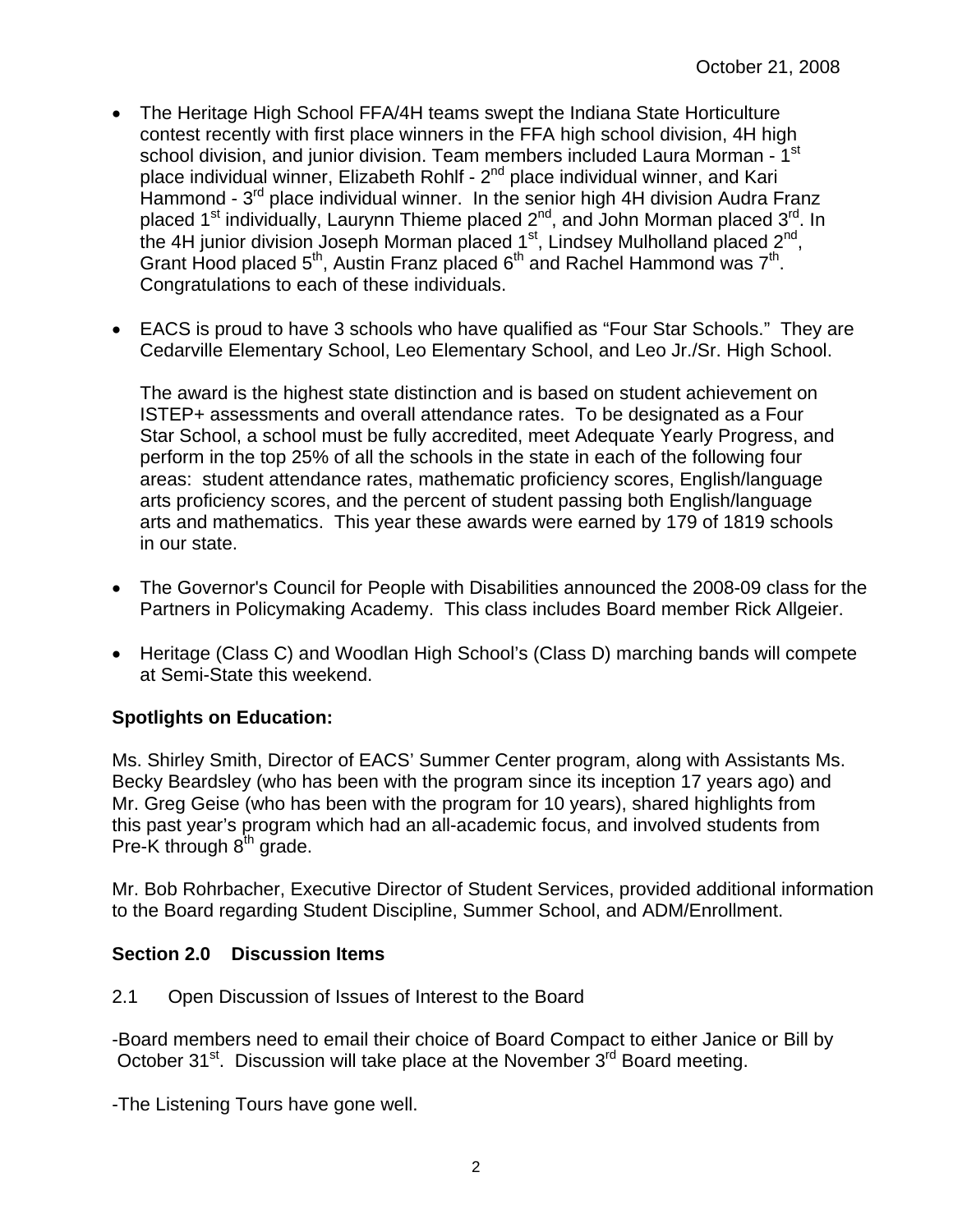- -Board consensus is to hold, before off-site Board meetings (which take place four times a year), an informal "reception/meet and greet" at the school to connect with the public, to dialogue, answer questions, hear concerns, etc. Light refreshments will be served. This will start with the November 18th off-site Board meeting at New Haven Middle School.
- Mrs. Tamyra Kelly provided the Board with a mockup of EACS Activities Passes for senior citizens. Discussion followed regarding when to implement the program, age limits, perceived lost revenue, consistency throughout the District, a marketing plan, etc. The concept has been shared with the High School Principals. The Athletic Directors will be brought together to springboard a kick off for Fall 2009.
- -Regarding Consent Item 6.17 being pulled from the agenda, Mrs. Lightfoot wants to ensure that students and parents are aware of the various educational opportunities EACS offers, i.e. distance learning, dual credit, five campus, early bird classes, independent study, etc. and to make sure these choices are communicated.
- 2.2 Resolution Re: Contract for Purchase of Natural Gas

Due to deregulation, EACS now has the opportunity to purchase and lock in a fixed therm rate for natural gas thereby saving the District around \$20K. Due to the current market, it is recommended that Board approval/authorization be given to pursue locking in a rate over the next several months within the parameters stated in the proposed Resolution. After discussion, Board consensus was to take action on this Resolution at tonight's meeting (see Action Item 5.1).

## **Section 3.0 Public Expressions**

None

## **Section 4.0 Information Items**

Mr. Allgeier, Mr. Hartman and Mrs. Lightfoot asked questions regarding Consent Items.

#### Incidental Information

- Third Quarter 2008 Allocation/Grant Awards for EACS

The following information was given to the Board as information, with formal action recommended for the November 3, 2008 Board meeting:

- Apply For and Receive 2<sup>nd</sup> Grade Laptop Program Grant
- Apply For and Receive Afternoons ROCK in Indiana (ARII)
- Supplemental Education Services Contract Club Z! In-Home Tutoring Services

The monthly Financial Status Report of the General Fund and Transportation Fund, along with the Financial Report, and the Food Service Activity Report were provided to the Board.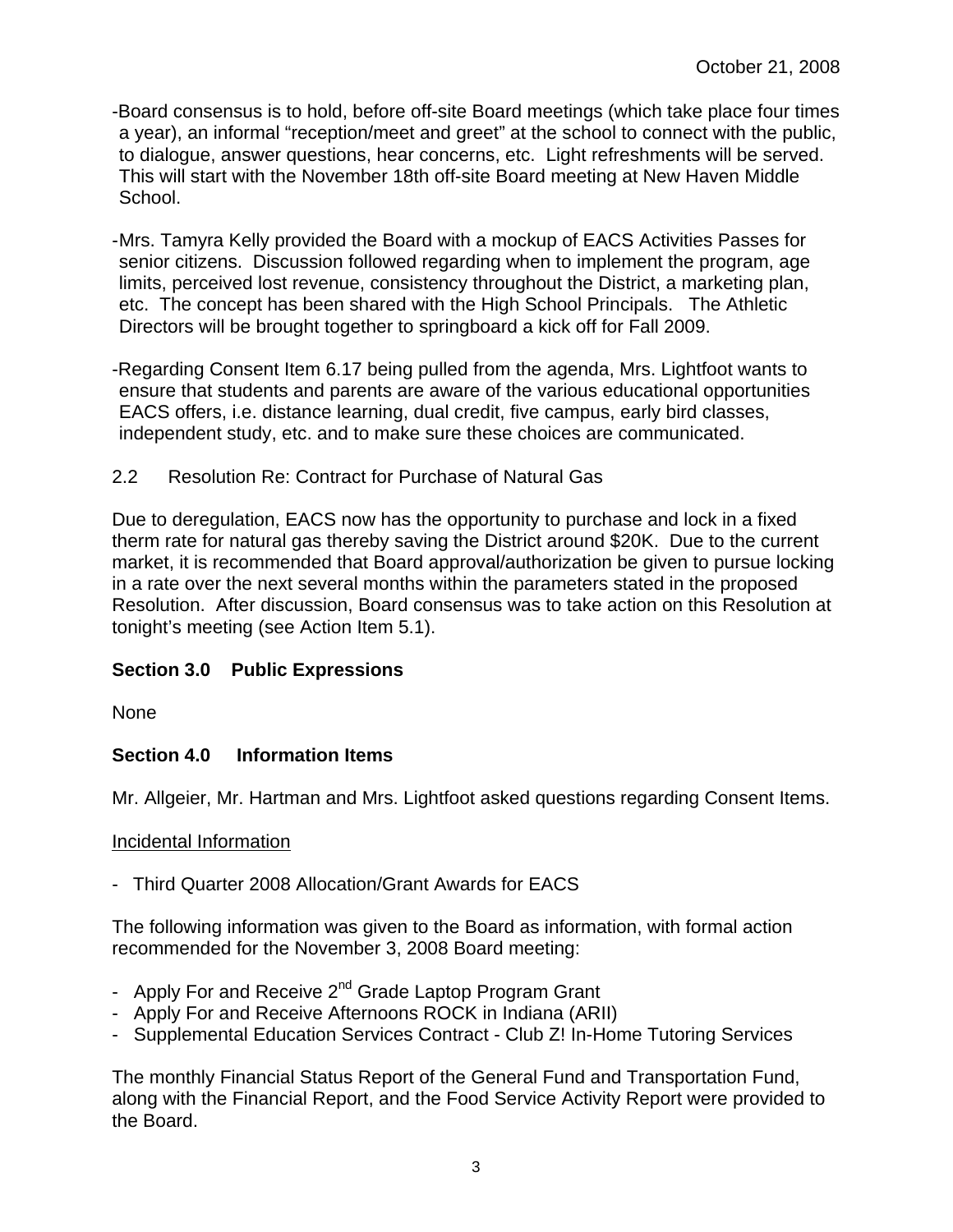## **Section 5.0 Action Item**

5.1 Resolution Re: Contract for Purchase of Natural Gas (see Exhibit A, incorporated herein).

Vice President Kelly moved to approve the Resolution as presented. Mr. Allgeier seconded the motion and it was unanimously approved.

#### **Section 6.0 Consent Items**

Vice President Kelly moved to approve the consent items with addendums as presented. Secretary Etzler seconded the motion and it passed unanimously. The following consent items were approved:

- 6.1 Approval of payroll claims for the payroll period ending September 12, 2008 in the amount of \$2,028,759.92; and for the payroll period ending September 26, 2008 in the amount of \$2,117,023.66.
- 6.2 Approval of vendor claims: 247863-248140, 247284-247300, 247365-247377; manual checks 5414-5421, 17447-17563; and electronic transfers 090208, 091008, 091708, 092308, 092908, 000810-000845, totaling \$4,745,651.11.
- 6.3 Approval to Leo Jr./Sr. High School to accept a donation in the amount of \$754.17, from Target's "Take Charge of Education" program.

 Approval to Village Elementary School to accept a donation in the form of a \$100.00 gift card, from Wal-Mart South. This gift card is to be used towards the purchase of items to reward students for academics and good behavior.

6.4 Approval to extend offer of employment to Ms. Sarah Thompson, as a full time ESL teacher at Highland Terrace Elementary School, for the 2008-09 school year.

 Approval of leave of absence to Ms. Angela Brooks-Ngwenya, paraprofessional at Paul Harding High School, effective October 15, 2008 through October 15, 2009, to care for her elderly father.

 Approval of FMLA leave of absence to Ms. Beth Baumert, teacher at Hoagland Elementary School, effective November 3, 2008 through November 17, 2008.

Approval of FMLA leave of absence to Ms. Tracey Mull, teacher at Harlan Elementary School, effective September 23, 2008 through November 6, 2008.

Approval of FMLA leave of absence to Mrs. Elaine Ostheimer, paraprofessional at Park Hill Learning, effective October 7, 2008 through October 20, 2008.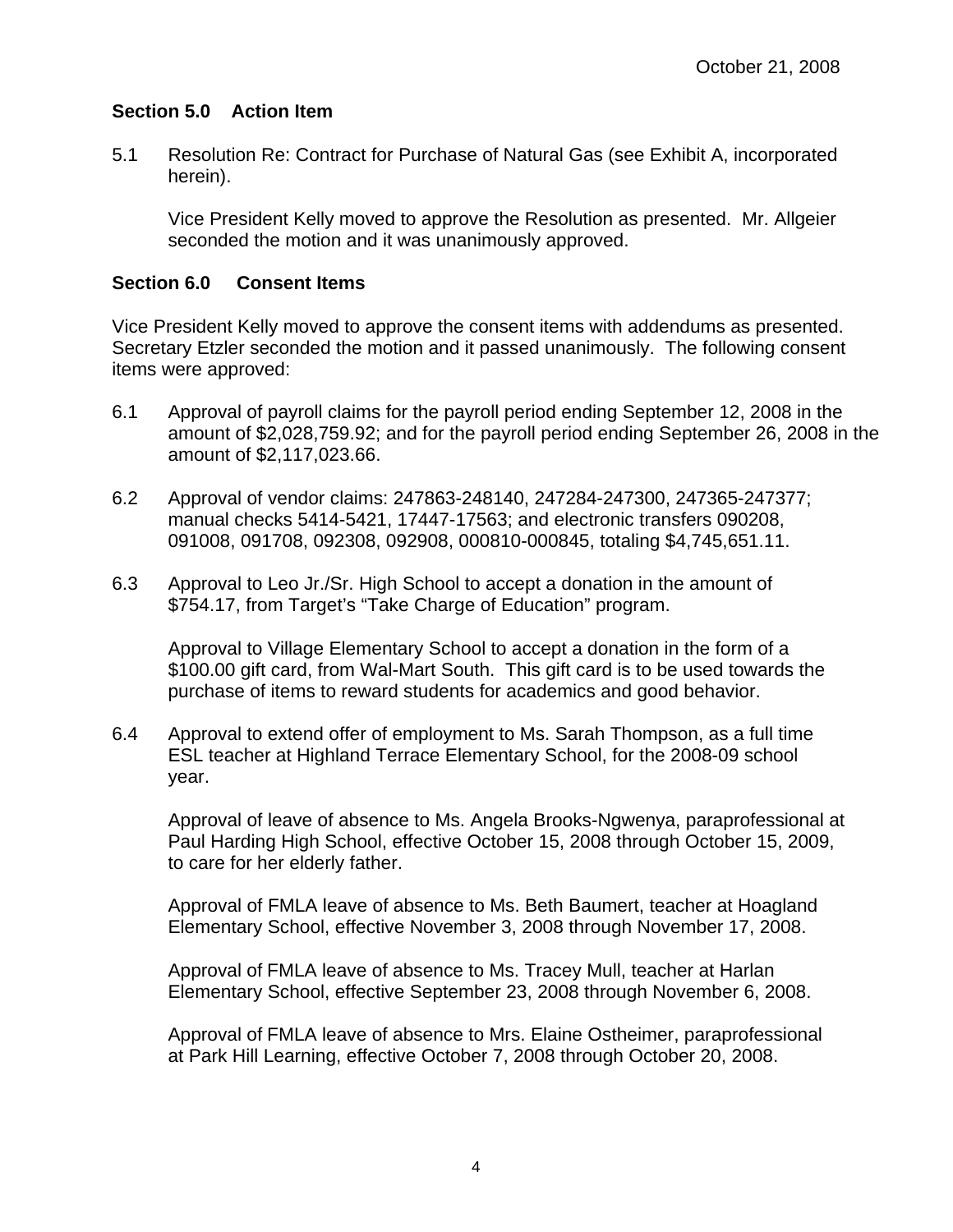Approval of medical leave of absence to Ms. Marjorie Arnett, custodian at Hoagland and Monroeville Elementary Schools, effective October 13, 2008 through November 5, 2008.

- 6.5 Approval of Meetings and Conferences (see Exhibit B, incorporated herein).
- 6.6 Approval to Apply For and Receive District Administration XFactor Student Achievement Grant (see Exhibit C, incorporated herein).
- 6.7 Approval to Apply For and Receive PATINS Universal Design for Learning Project (IDOE) (see Exhibit D, incorporated herein).
- 6.8 Approval of Resolution for Additional Appropriation (see Exhibit E, incorporated herein).
- 6.9 Approval of EACS and National Urban Alliance for Effective Education, Inc. Agreement (PHHS, PCA, SOEL, VIEL) (see Exhibit F, incorporated herein).
- 6.10 Approval of EACS and National Urban Alliance for Effective Education, Inc. Agreement (PHHS) (see Exhibit G, incorporated herein).
- 6.11 Approval of EACS and Parkview Health System, Inc. Agreement (see Exhibit H, incorporated herein).
- 6.12 Approval of EACS & Innovations for the Development of Cognitive Literacy, Inc. Agreement (PCA) (see Exhibit I, incorporated herein).
- 6.13 Approval of EACS & Innovations for the Development of Cognitive Literacy, Inc. Agreement (VIEL) (see Exhibit J, incorporated herein).
- 6.14 Approval of EACS and Roeing Corporation Agreement (see Exhibit K, incorporated herein).
- 6.15 Approval of School Bus Bids 2008 (see Exhibit L, incorporated herein).
- 6.16 Approval of Group Health Insurance Recommendation (see Exhibit M, incorporated herein).
- 6.18 Approval of Supplemental Education Services Contract Revisions (see Exhibit N, incorporated herein).

#### **Section 7. 0 Reports and Comments**

The ISBA Fall Regional dinner meeting is tomorrow night at Goeglein's beginning at 6:00 p.m.

Yesterday the IDOE Title I team conducted an audit of EACS' Title I schools. The State will send us a final report within 30 days.